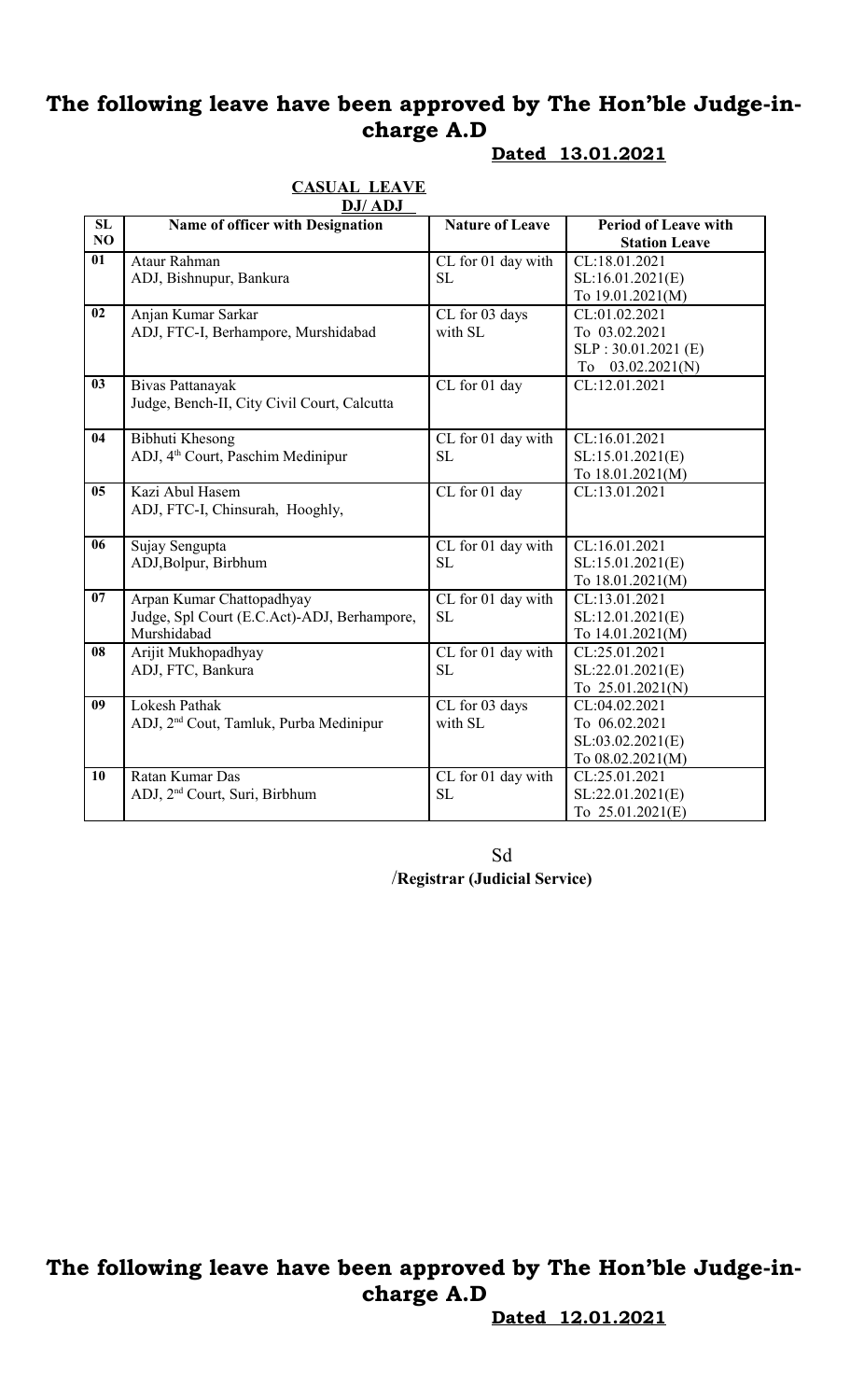|          | <b>DJ/ADJ</b>                                                              |                           |                                                                         |  |
|----------|----------------------------------------------------------------------------|---------------------------|-------------------------------------------------------------------------|--|
| SL<br>NO | Name of officer with Designation                                           | <b>Nature of Leave</b>    | <b>Period of Leave with</b><br><b>Station Leave</b>                     |  |
| 01       | Ashis Kumar Hazra<br>Judge, Spl Court-ADJ, Durgapur,<br>Paschim Bardhaman  | CL for 01 day<br>with SL  | CL:14.01.2021<br>SL:13.01.2021(E)<br>To 15.01.2021(M)                   |  |
| 02       | Amit Chattopadhyay<br>ADJ, 1 <sup>st</sup> Court, Jangipur, Murshidabad    | CL for 02 days<br>with SL | CL:11.01.2021,<br>12.01.2021<br>SL:08.01.2021(E)<br>To 13.01.2021(M)    |  |
| 03       | Dinanath Prasad<br>ADJ, 3 <sup>rd</sup> Court, Suri, Birbhum               | CL for 05 days<br>with SL | CL:12.01.2021<br>To 16.01.2021<br>SL: 11.01.2021(E)<br>To 18.01.2021(M) |  |
| 04       | Deepto Ghosh<br>ADJ, 1st Court, Lalbagh, Murshidabad                       | CL for 01 day<br>with SL  | CL:25.01.2021<br>SL:22.01.2021(E)<br>To 26.01.2021(M)                   |  |
| 05       | Kaberi Basu<br>ADJ, 3rd Court, Bankura                                     | CL for 01 day<br>with SL  | CL:18.01.2021<br>SL18.01.2021(M)<br>To 18.01.2021(N)                    |  |
| 06       | Soma Majumder<br>ADJ, Kandi, Murshidabad                                   | CL for 02 days<br>with SL | CL:11.01.2021,<br>12.01.2021<br>SL:08.01.2021(E)<br>To 13.01.2021(M)    |  |
| 07       | Uttam Bhattacharya<br>ADJ, FTC-III, Paschim Medinipur                      | CL for 01 day             | CL:18.01.2021                                                           |  |
| 08       | Mir Rashid Ali<br>ADJ, Malbazar, Jalpaiguri                                | CL for 01 day<br>with SL  | CL:15.02.2021<br>SL:12.02.2021(E)<br>To 17.02.2021(M)                   |  |
| 09       | Partha Sarathi Chatterjee<br>ADJ, $11th$ Court, Alipore, $24pgs(S)$        | CL for 01 day             | CL:25.01.2021                                                           |  |
| 10       | Somnath Chakrabarti<br>ADJ, 1st Court, Krishnagar, Nadia                   | CL for 02 days<br>with SL | CL:21.01.2021,<br>22.01.2021<br>SL:20.01.2021(E)<br>To 24.01.2021(E)    |  |
| 11       | Sonalee Nandy Chakrabarti<br>ADJ, 4 <sup>th</sup> Court, Krishnagar, Nadia | CL for 02 days<br>with SL | CL:21.01.2021,<br>22.01.2021<br>SL:20.01.2021(E)<br>To 24.01.2021(E)    |  |
| 12       | Sudhir Kumar<br>ADJ, 1 <sup>st</sup> Court, Siliguri, Darjeeling           | CL for 02 days<br>with SL | CL:22.01.2021,<br>25.01.2021<br>SL:21.01.2021(E)<br>To 25.01.2021(E)    |  |
| 13       | Santanu Mukhopadhyay<br>ADJ, 1 <sup>st</sup> Court, Bongaon, 24pgs(N)      | CL for 01 day<br>with SL  | CL:18.01.2021<br>SL:16.01.2021(E)<br>To 19.01.2021(M)                   |  |

**CASUAL LEAVE**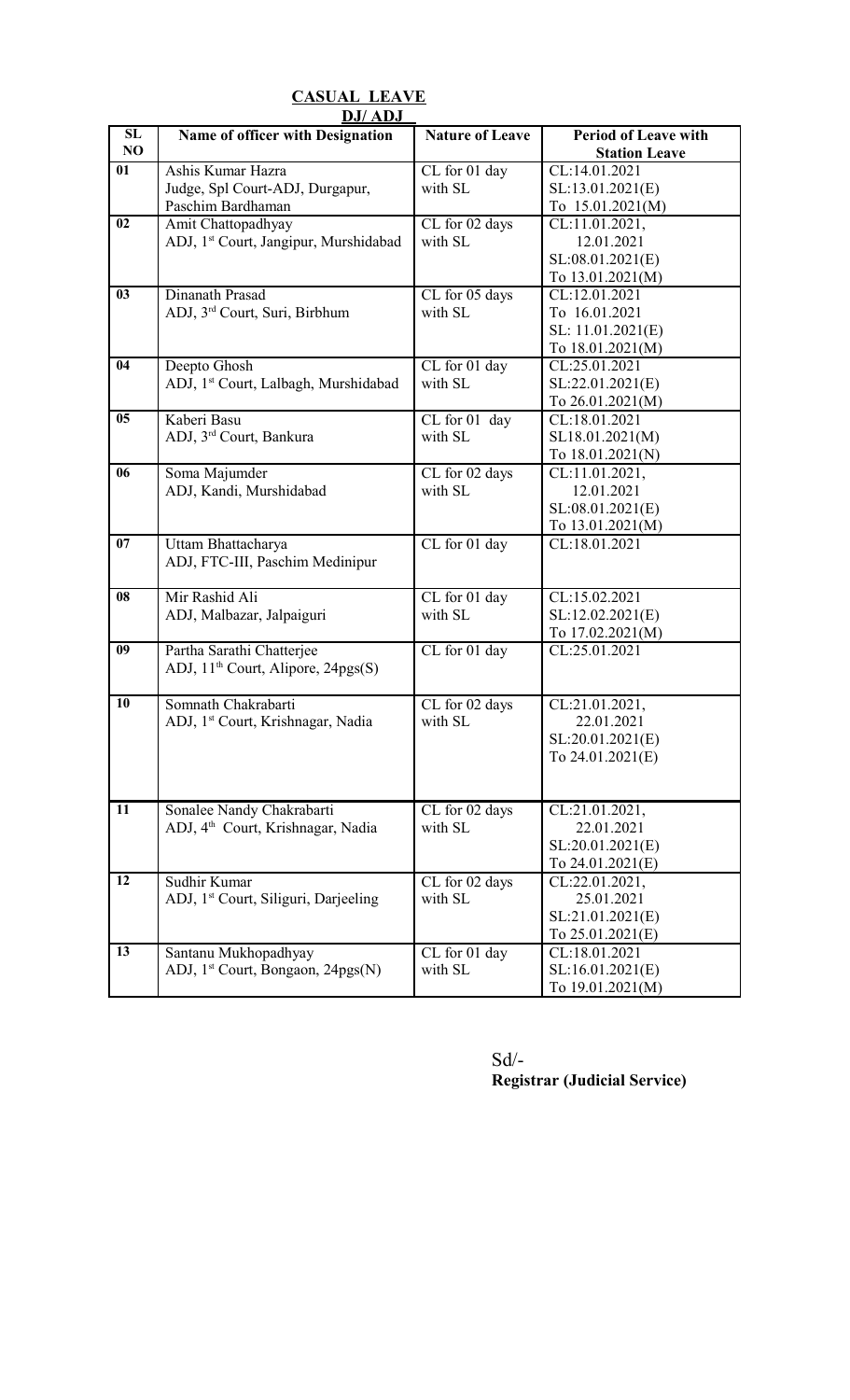**Dated: 11.01.2021**

| <b>SL</b><br>$\mathbf N$<br>$\mathbf 0$ | Name of officer with<br><b>Designation</b>                                                                             | <b>Nature of Leave</b>  | <b>Period of Leave with Station</b><br>Leave |
|-----------------------------------------|------------------------------------------------------------------------------------------------------------------------|-------------------------|----------------------------------------------|
| $\overline{1}$ .                        | Santanu Mukhopadhyay<br>ADJ, 1 <sup>st</sup> Court, Bongaon, 24 Pgs (N)                                                | CL for 01 day with SLP  | On 08.01.2021                                |
| $\overline{2}$ .                        | Rajes Guha Ray<br>ADJ, FTC-III, Barasat, 24 Pgs (N)                                                                    | CL for 01 day with SLP  | On 14.01.2021                                |
| $\overline{3}$ .                        | Pijush Ghosh<br>ADJ, FTC, Siliguri, District -<br>Darjeeling                                                           | CL for 01 day           | On 11.01.2021                                |
| A.                                      | Supratim Dasgupta<br>ADJ, 5 <sup>th</sup> Court, Krishnagar, Nadia                                                     | CL for 01 day           | On 04.01.2021                                |
| 5.                                      | Guru Das Biswas<br>ADJ, FTC-II, Jangipur, Murshidabad                                                                  | CL for 03 days with SLP | From 18.01.2021 to 20.01.2021                |
| $\overline{6}$ .                        | Saugata Chakraborty<br>Judge, Spl. Court under NDPS Act.<br>Cum-ADJ, 5 <sup>th</sup> Court, Berhampore,<br>Murshidabad | <b>Station Leave</b>    | From 09.01.2021 (E) to 11.01.2021<br>(M)     |
| $\overline{7}$ .                        | Srimayi Kundu<br>ADJ, FTC-II, Lalbagh, Murshidabad                                                                     | CL for 01 day with SLP  | On 16.01.2021                                |
| 8.                                      | Deepto Ghosh<br>ADJ, 1st Court, Lalbagh, Murshidabad                                                                   | <b>Station Leave</b>    | From 08.01.2021 (E) to 11.01.2021<br>(M)     |
| $\overline{9}$ .                        | Anjan Kumar Sengupta<br>ADJ, 2 <sup>nd</sup> Court, Jangipur, Murshidabad                                              | <b>Station Leave</b>    | From 08.01.2021 (E) to 11.01.2021<br>(M)     |
| 10.                                     | Sutanuka Nag<br>ADJ, Bench-II, Bichar Bhawan,<br>Calcutta                                                              | CL for 03 days with SLP | From 20.01.2021 to 22.01.2021                |

#### **CASUAL LEAVE DJ/ ADJ**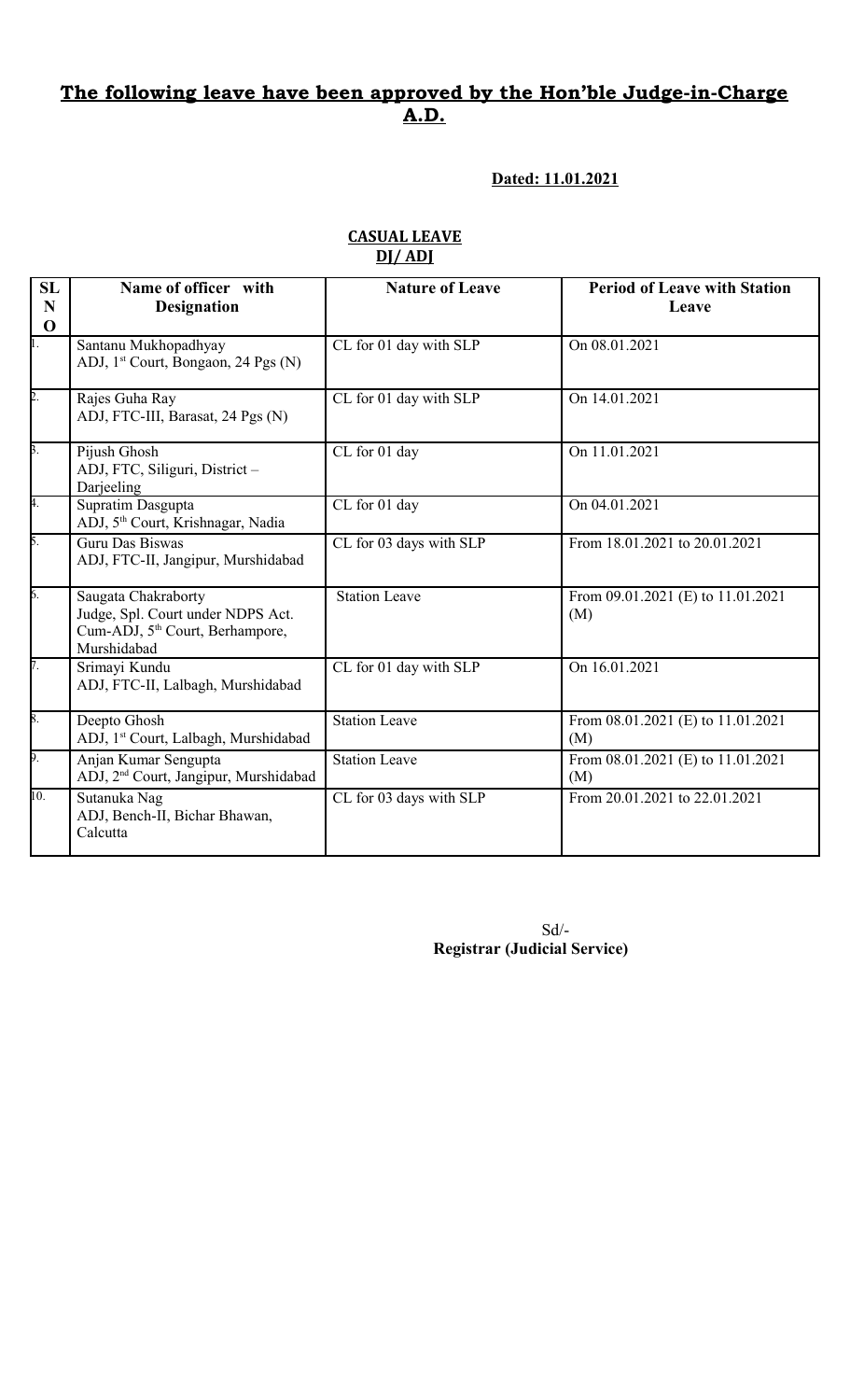### **Dated: 08.01.2021**

### **DJ/ADJ**

| SL  | Name of officer with Designation            | <b>Nature of Leave</b>     | <b>Period of Leave with Station</b> |
|-----|---------------------------------------------|----------------------------|-------------------------------------|
| NO  |                                             |                            | Leave                               |
| 01. | Smt. Sutanuka Nag                           | Earned Leave for 01 day    | On 24.12.2020                       |
|     | ADJ, Bench II, City Sessions                |                            |                                     |
|     | Court, Calcutta                             |                            |                                     |
| 02. | Mr. Ataur Rahman, ADJ,                      | Earned Leave for 01 day    | On 02.01.2021                       |
|     | Bishnupur, Bankura                          |                            |                                     |
| 03. | Sri Partha Sarathi Chakravorty              | Earned Leave for 03 days   | From 16.12.2020 to 18.12.2020       |
|     | ADJ, 1 <sup>st</sup> Court, Purba Bardhaman |                            |                                     |
| 04. | Mr. Masuk Hossain Khan                      | Commuted Leave for 13 days | From 11.12.2020 to 23.12.2020       |
|     | Judge, Special Court (I.E. Act)             |                            |                                     |
|     | cum-ADJ, Purba Bardhaman                    |                            |                                     |

# **ADJ, FTC/CJ(SD)**

| SL<br>NO | Name of officer with Designation                      | <b>Nature of Leave</b>   | <b>Period of Leave with Station</b><br><b>Leave</b> |
|----------|-------------------------------------------------------|--------------------------|-----------------------------------------------------|
| 05.      | Sri Suresh Biswakarma<br>ADJ, FTC, Serampore, Hooghly | Earned Leave for 06 days | From 19.12.2020 to 24.12.2020                       |
| 06.      | Smt. Atrayee Manna Chowdhury<br>CJ(SD), Jalpaiguri    | Earned Leave for 11 days | From 14.12.2020 to 24.12.2020                       |

# **CJ (JD)**

| SL  | Name of officer with Designation                                                   | <b>Nature of Leave</b>       | <b>Period of Leave with Station</b> |
|-----|------------------------------------------------------------------------------------|------------------------------|-------------------------------------|
| NO  |                                                                                    |                              | <b>Leave</b>                        |
| 07. | Smt. Aliviya Bhattacharya<br>CJ(JD) Addl. Court, Hooghly                           | Earned Leave for 01 day      | On 02.01.2021                       |
| 08. | Smt. Madhurima Goswami<br>CJ(JD), 2 <sup>nd</sup> Court, Katwa, Purba<br>Bardhaman | Child Care Leave for 16 days | From 05.10.2020 to 20.10.2020       |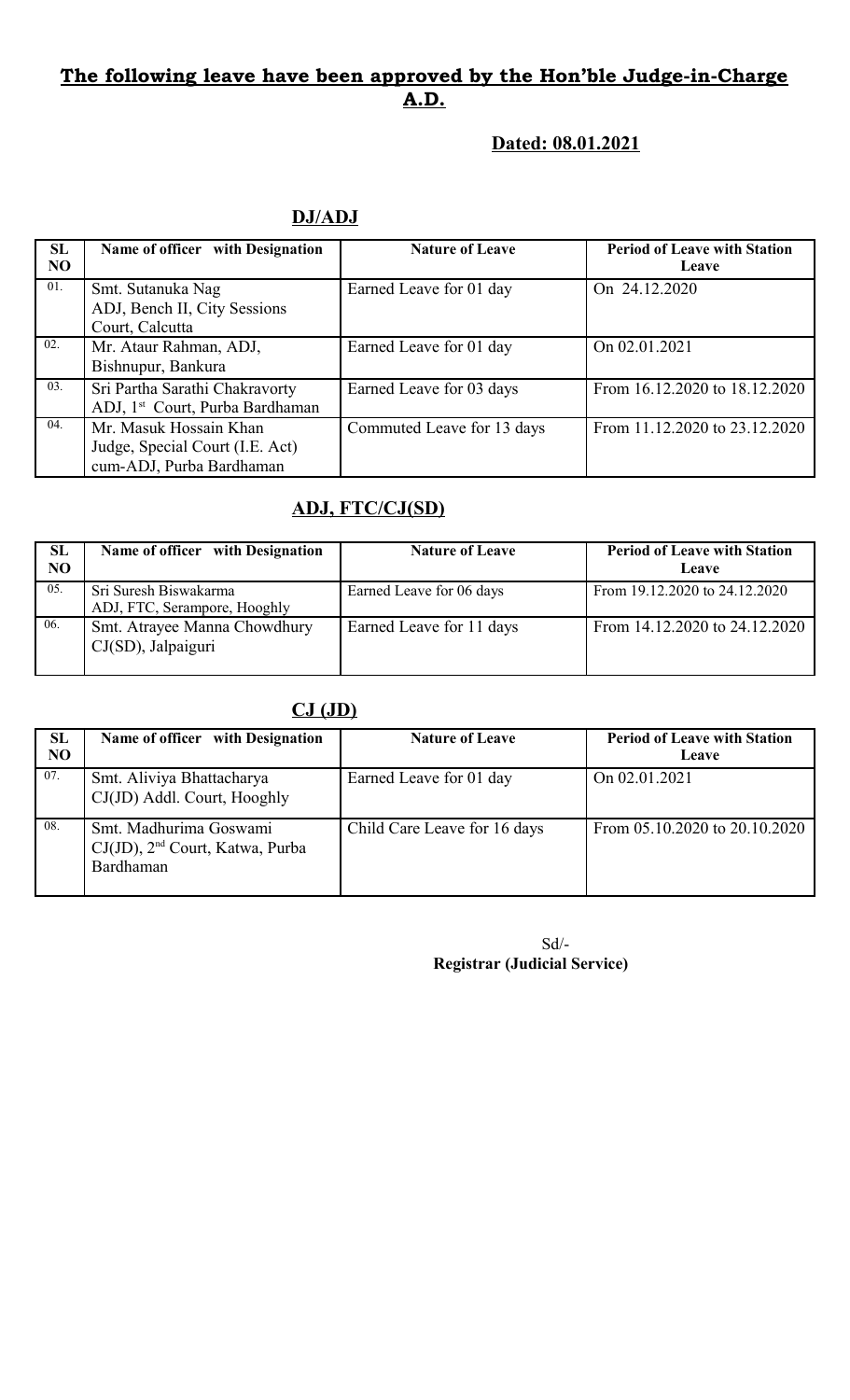### **Dated: 08.01.2021**

### **DJ/ADJ**

| SL<br>NO | Name of officer with Designation                               | <b>Nature of Leave</b>   | <b>Period of Leave with Station Leave</b> |
|----------|----------------------------------------------------------------|--------------------------|-------------------------------------------|
| 01.      | Sri Narendra Nath Dasgupta, ADJ,<br>Alipurduar,<br>Jalpaiguri. | Earned Leave for 06 days | From $01.02.2021$ to $06.02.2021$         |

# **JM**

| <b>SL</b><br>NO | Name of officer with Designation                                 | <b>Nature of Leave</b>          | <b>Period of Leave with Station Leave</b> |
|-----------------|------------------------------------------------------------------|---------------------------------|-------------------------------------------|
| 02.             | Smt. Taniya Sarkar, JM, 4 <sup>th</sup> Court,<br>Hooghly, Sadar | Child Care Leave for 67<br>davs | From 05.01.2021 to 12.03.2021             |

|                | $CJ$ $(JD)$                                                                    |                          |                                           |
|----------------|--------------------------------------------------------------------------------|--------------------------|-------------------------------------------|
| <b>SL</b>      | Name of officer with Designation                                               | <b>Nature of Leave</b>   | <b>Period of Leave with Station Leave</b> |
| N <sub>O</sub> |                                                                                |                          |                                           |
| 03.            | Smt. Anwesha Chatterjee, CJ (JD), 2 <sup>nd</sup><br>court, Serampore, Hooghly | Earned Leave for 11 days | From 11.02.2021 to 21.02.2021             |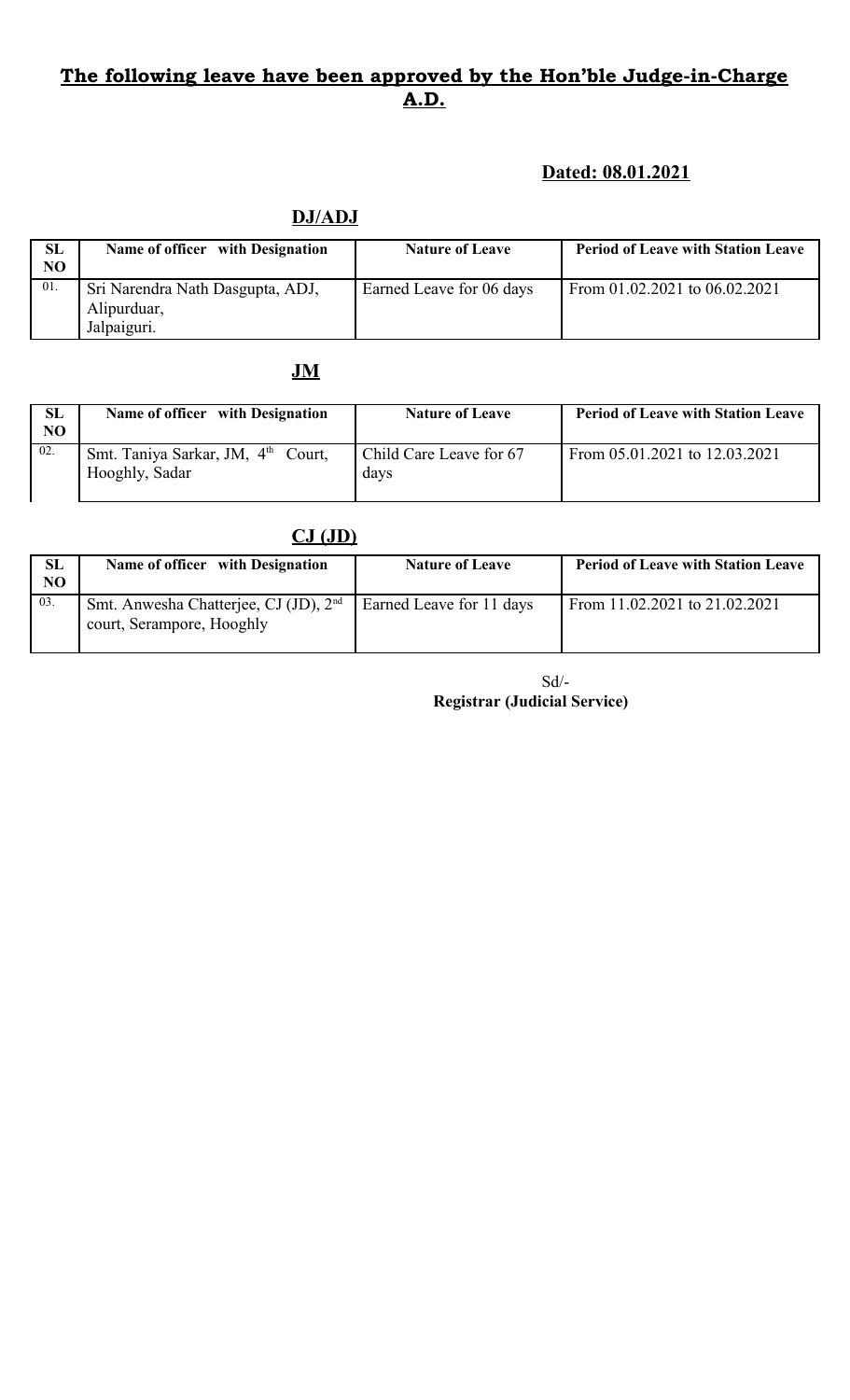### **Dated: 11.01.2021**

### **DJ/ADJ**

| <b>SL</b><br>N <sub>O</sub> | Name of officer with Designation                                 | <b>Nature of Leave</b>   | <b>Period of Leave with Station Leave</b> |
|-----------------------------|------------------------------------------------------------------|--------------------------|-------------------------------------------|
| 01.                         | Sri Sanjoy Kumar Das, ADJ, 3 <sup>rd</sup><br>Court, Cooch Behar | Earned Leave for 12 days | From 15.02.2021 to 26.02.2021             |

# **ADJ, FTC/CJ(SD)**

| SL<br>NO | Name of officer with Designation                               | <b>Nature of Leave</b>   | <b>Period of Leave with Station Leave</b> |
|----------|----------------------------------------------------------------|--------------------------|-------------------------------------------|
| 02.      | Sri Sarad Kumar Chhetri<br>ADJ, FTC-2, Berhampore, Murshidabad | Earned Leave for 05 days | From 18.01.2021 to 22.01.2021             |

### **JM**

| SL<br>N <sub>O</sub> | Name of officer with Designation                                                  | <b>Nature of Leave</b>       | <b>Period of Leave with Station Leave</b> |
|----------------------|-----------------------------------------------------------------------------------|------------------------------|-------------------------------------------|
| 03.                  | Smt. Priyanka Shaw,<br>JM, 3 <sup>rd</sup> Court, Chandernagore, Hooghly          | Maternity Leave for 180 days | From 02.11.2020 to 30.04.2021             |
| 04.                  | Smt Reep Rachel Gowloog Lepcha<br>JM, 2 <sup>nd</sup> Court, Dinhata, Cooch Behar | Earned Leave for 08 days     | From 08.02.2021 to 15.02.2021             |

| <b>SL</b><br>NO | Name of officer with Designation                                        | <b>Nature of Leave</b>          | <b>Period of Leave with Station Leave</b> |
|-----------------|-------------------------------------------------------------------------|---------------------------------|-------------------------------------------|
| 05              | Smt. Aparna Chatterjee<br>JM, 4 <sup>th</sup> Court, Serampore, Hooghly | Extension of CCL for 23<br>davs | From 25.12.2020 to 16.01.2021             |

### **CJ (JD)**

| <b>SL</b><br>N <sub>O</sub> | Name of officer with Designation                                                 | <b>Nature of Leave</b>       | <b>Period of Leave with Station Leave</b> |
|-----------------------------|----------------------------------------------------------------------------------|------------------------------|-------------------------------------------|
| 06.                         | Smt. Keya Bala<br>CJ (JD), 2 <sup>nd</sup> Court, Rampurhat,<br>Birbhum.         | Child Care Leave for 20 days | From 11.01.2021 to 30.01.2021             |
| 07.                         | Mrs. Sabilaa Rahman<br>CJ(JD), 1 <sup>st</sup> Court, Berhampore,<br>Murshidabad | Earned Leave for 02 days     | From 15.01.2021 to 16.01.2021             |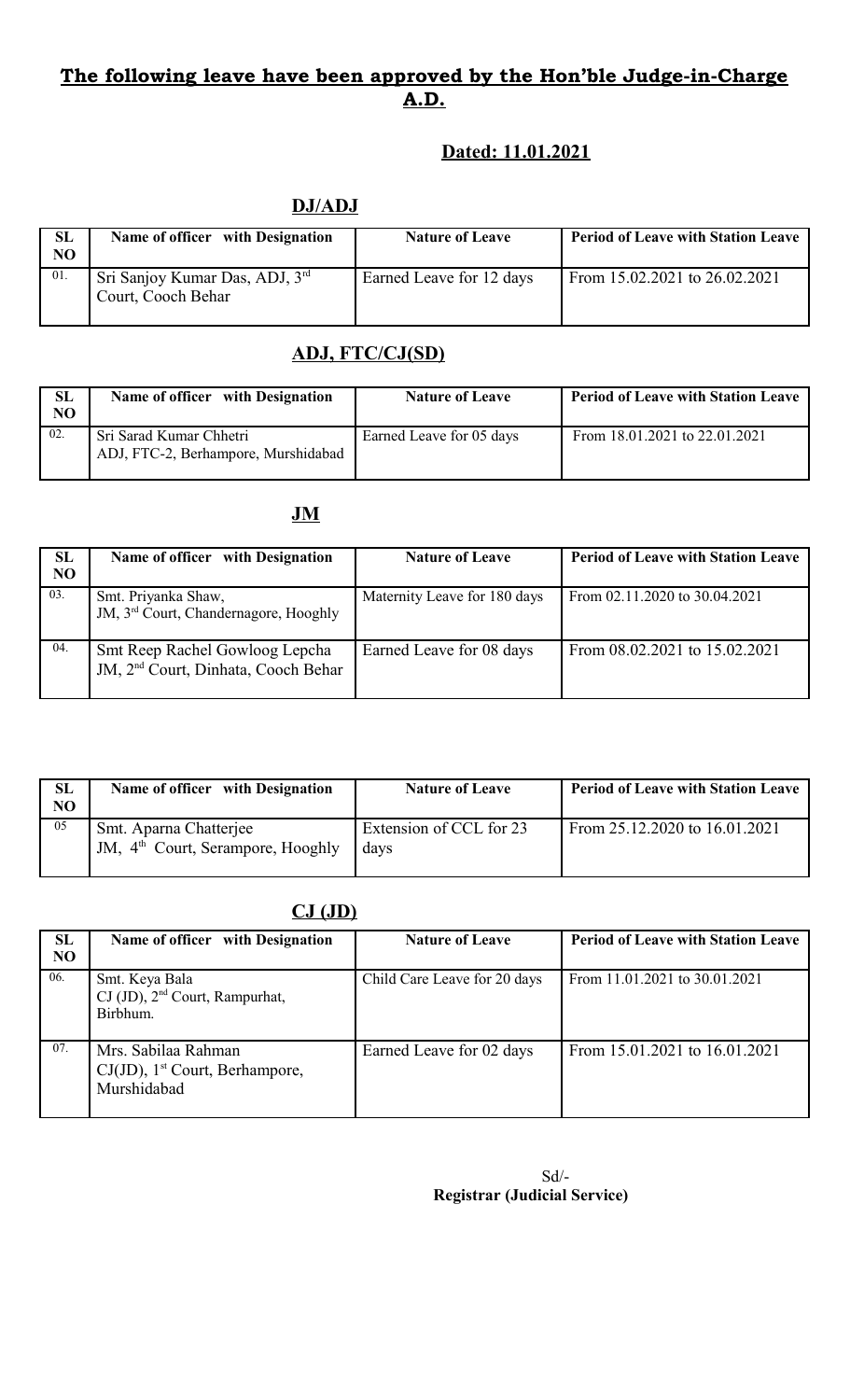### **Dated: 11.01.2021**

**DJ/ADJ**

| SL<br>NO | Name of officer with Designation                              | <b>Nature of Leave</b>   | <b>Period of Leave with Station</b><br>Leave |
|----------|---------------------------------------------------------------|--------------------------|----------------------------------------------|
| 01.      | Himadri Sankar Ghosh Hazra<br>ADJ, Haldia,<br>Purba Medinipur | Earned Leave for 03 days | From $22.12.2020$ to $24.12.2020$            |

**ACJM**

| SL<br>N <sub>O</sub> | Name of officer with Designation                        | <b>Nature of Leave</b>     | <b>Period of Leave with Station</b><br><b>Leave</b> |
|----------------------|---------------------------------------------------------|----------------------------|-----------------------------------------------------|
| 02.                  | Sri Girijananda Jana, ACJM, Haldia,<br>Purba Medinipur  | Earned Leave for 16 days   | From 09.12.2020 to 24.12.2020                       |
| 03.                  | Smt. Nilanjana De<br>ACJM-II, Haldia<br>Purba Medinipur | Commuted Leave for 08 days | From 22.12.2020 to 29.12.2020                       |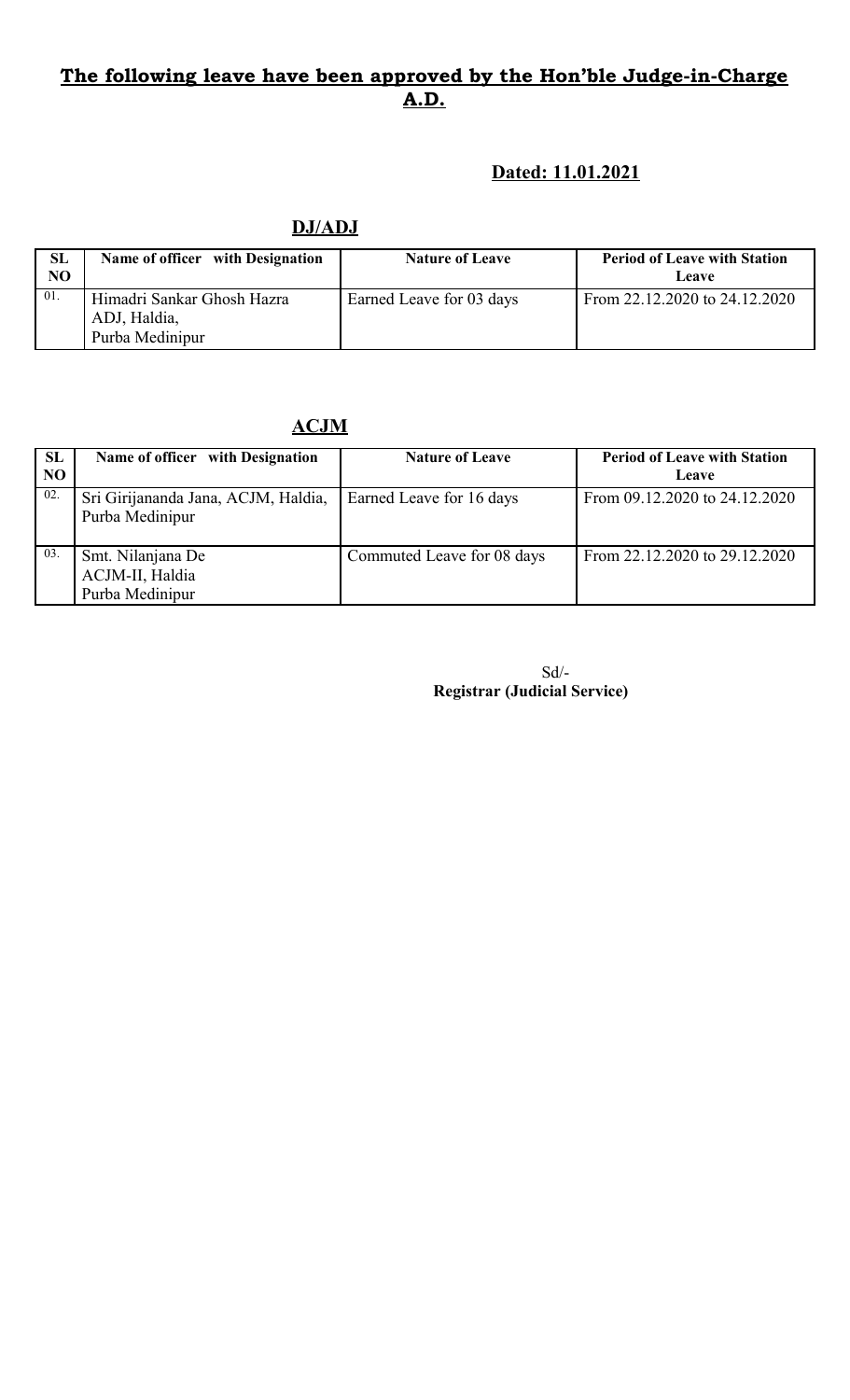#### **Dated: 12.01.2021**

| <b>SL</b><br>NO | Name of officer with Designation                                                 | <b>Nature of Leave</b>       | <b>Period of Leave with Station</b><br>Leave |
|-----------------|----------------------------------------------------------------------------------|------------------------------|----------------------------------------------|
| 01.             | Smt. Rakhi Jaiswal<br>JM, 2 <sup>nd</sup> Court, Krishnagar, Nadia               | Earned Leave for 12 days     | From 01.02.2021 to 12.02.2021                |
| 02.             | Sri Uttam Das<br>Principal Magistrate, JJB, South 24 Pgs.                        | Earned leave for 06 days     | From 01.02.2021 to 06.02.2021                |
| 03.             | Sri Chandan Pramanik<br>JM, 1 <sup>st</sup> Court, Gorbeta, Paschim<br>Medinipur | Earned Leave for 07 days     | From 15.01.2021 to 21.01.2021                |
| 04.             | Smt. Sreejita Chatterjee<br>JM, 2 <sup>nd</sup> Court, Sadar, Paschim Medinipur  | Child Care Leave for 40 days | From 04.01.2021 to 12.02.2021                |
| 05.             | Sri Somnath Kundu<br>JM, 1 <sup>st</sup> Court, Jangipur, Murshidabad            | Earned Leave for 09 days     | From 14.01.2021 to 22.01.2021                |

### **CJ (JD)**

| SL  | Name of officer with Designation         | <b>Nature of Leave</b>   | <b>Period of Leave with Station</b> |
|-----|------------------------------------------|--------------------------|-------------------------------------|
| NO  |                                          |                          | <b>Leave</b>                        |
| 06. | Smt. Tamali Ghosh                        | Earned Leave for 05 days | From 18.01.2021 to 22.01.2021       |
|     | Civil Judge (JD)-cum-JM, $(1st Class)$ , |                          |                                     |
|     | Dinhata, Coohcbehar                      |                          |                                     |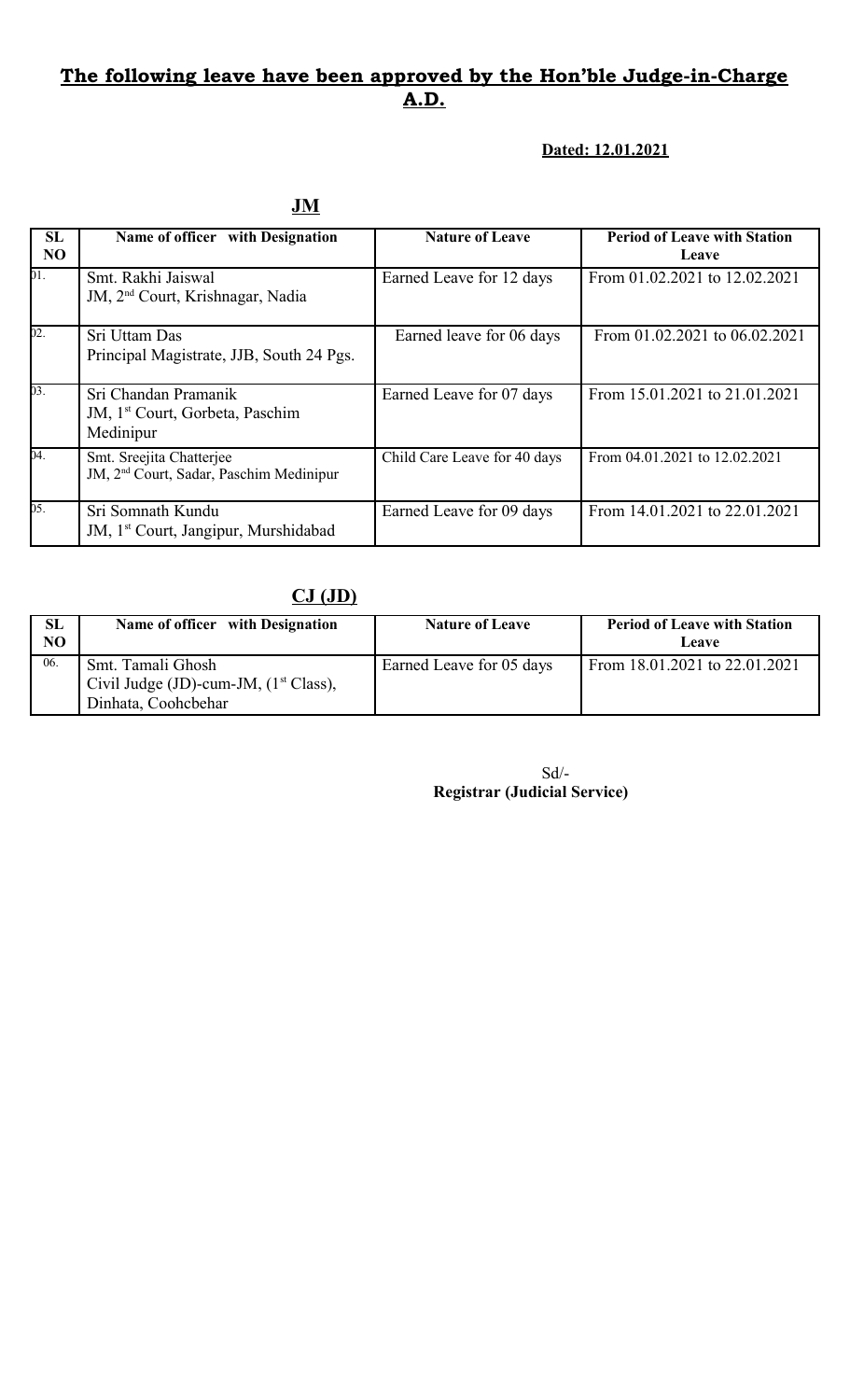#### **Dated: 12.01.2021**

### **DJ/ ADJ**

| <b>SL</b><br>NO | Name of officer with Designation                                               | <b>Nature of Leave</b>          | <b>Period of Leave</b>        |
|-----------------|--------------------------------------------------------------------------------|---------------------------------|-------------------------------|
| 01.             | Sri Anjan Kumar Sengupta, ADJ, 2 <sup>nd</sup><br>Court, Jangipur, Murshidabad | Quarantine Leave for 30<br>days | From 29.10.2020 to 27.11.2020 |

### **CJ(SD)**

| <b>SL</b><br>NO | Name of officer with Designation                     | <b>Nature of Leave</b>          | <b>Period of Leave</b>        |
|-----------------|------------------------------------------------------|---------------------------------|-------------------------------|
| 02.             | Sri Madhusudan Pal, CJ(SD), Jangipur,<br>Murshidabad | Quarantine Leave for 07<br>days | From 08.10.2020 to 14.10.2020 |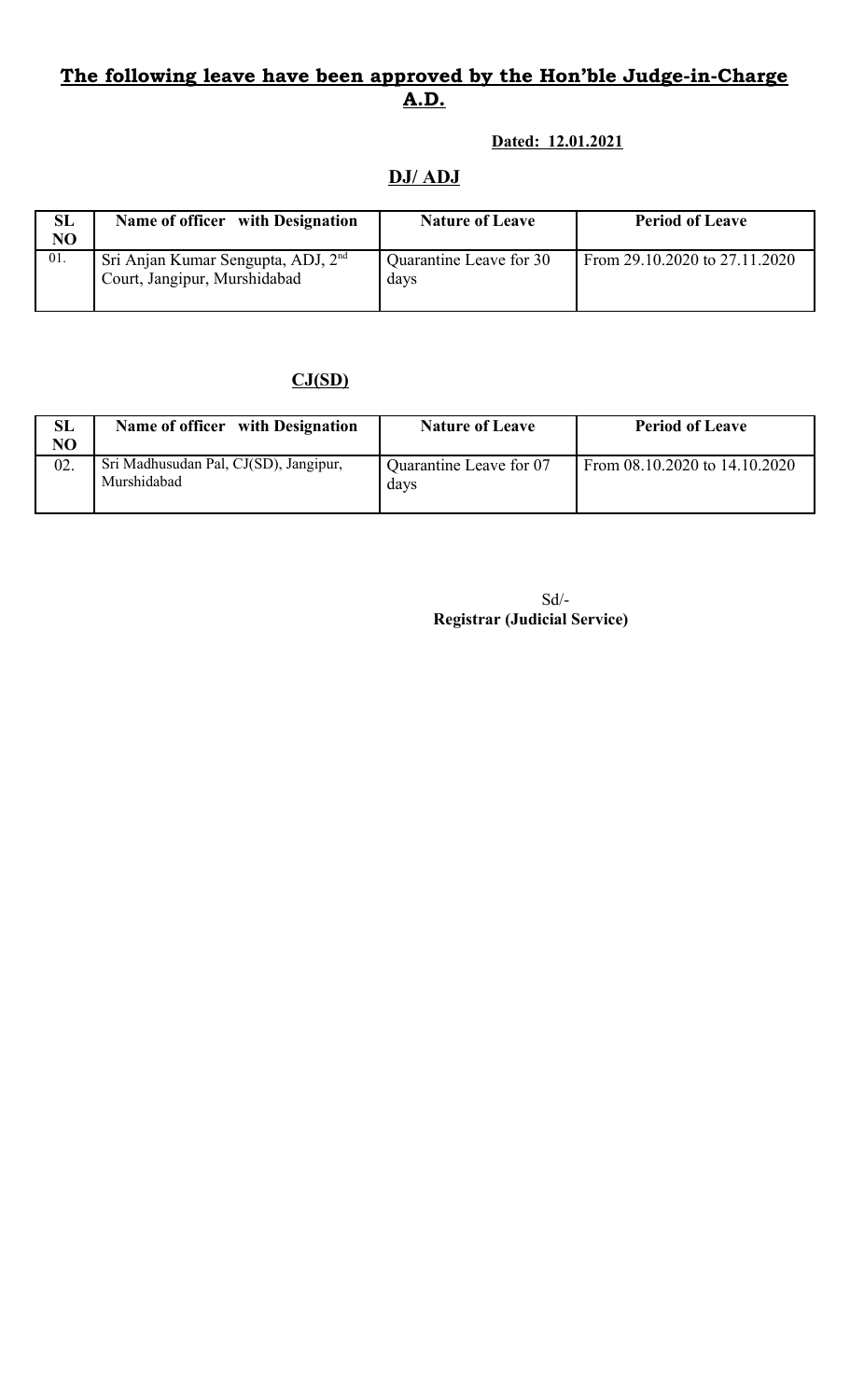### **Dated: 12.01.2021**

### **DJ/ADJ**

| <b>SL</b><br>NO. | Name of officer with Designation                                         | <b>Nature of Leave</b>   | <b>Period of Leave with Station Leave</b>                            |
|------------------|--------------------------------------------------------------------------|--------------------------|----------------------------------------------------------------------|
| 01.              | Smt. Sharanya Sen Prasad<br>ADJ, 2 <sup>nd</sup> Court, Asansol, Paschim | Earned Leave for 08 days | From 17.12.2020 to 24.12.2020<br>Suffixing: 25.12.2020 to 01.01.2021 |
|                  | Bardhaman                                                                |                          |                                                                      |

# **ADJ, FTC/CJ(SD)**

| SL<br>NO | Name of officer with Designation                            | <b>Nature of Leave</b> | <b>Period of Leave with Station Leave</b> |
|----------|-------------------------------------------------------------|------------------------|-------------------------------------------|
| 02.      | Sri Sanjoy Kumar Sharma<br>ADJ, FTC-I, Lalbagh, Murshidabad | Earned Leave for 1 day | On 02.01.2021                             |
| 03.      | Sri Anil Kumar Prasad<br>ADJ, FTC-2, Alipurduar             | Earned Leave for 1 day | On 02.01.2021                             |

### **ACJM**

| SL             | Name of officer with Designation               | <b>Nature of Leave</b>              | <b>Period of Leave with Station Leave</b> |
|----------------|------------------------------------------------|-------------------------------------|-------------------------------------------|
| N <sub>O</sub> |                                                |                                     |                                           |
| 04.            | Shri Nachiketa Bera, CJM, Paschim<br>Medinipur | (1) Earned Leave for 02 days        | $(1)$ From<br>11.11.2020 to 12.11.2020    |
|                |                                                | (3) Quarantine<br>Leave for 21 days | $(3)$ From<br>13.11.2020 to<br>03.12.2020 |
|                |                                                | (5) Earned Leave for 11 days        | From 04.12.2020 to 14.12.2020             |

### **CJ (JD)**

| <b>SL</b><br><b>NO</b> | Name of officer with Designation                                                    | <b>Nature of Leave</b>     | <b>Period of Leave with Station Leave</b> |
|------------------------|-------------------------------------------------------------------------------------|----------------------------|-------------------------------------------|
| 05.                    | Shaheen Parveen<br>CJ(JD), Adl. Court, Berhampore,<br>Murshidabad                   | Earned Leave for 05 days   | From 19.12.2020 to 23.12.2020             |
| 06.                    | Sri Nilanjan Paladhi<br>$CJ(JD)$ , 1 <sup>st</sup> Court, Bolpur, Birbhum           | Commuted Leave for 03 days | From 04.01.2021 to 06.01.2021             |
| 07.                    | Smt. Annu Prasad<br>CJ(JD), Addl. Court, Krishnanagar,<br>Nadia                     | Earned Leave for 01 day    | On 02.01.2021                             |
| 08.                    | Sri Harioam Prasad Shah<br>$CJ(JD)$ , 1 <sup>st</sup> Court, Krishnanagar,<br>Nadia | Earned Leave for 01 day    | On 02.01.2021                             |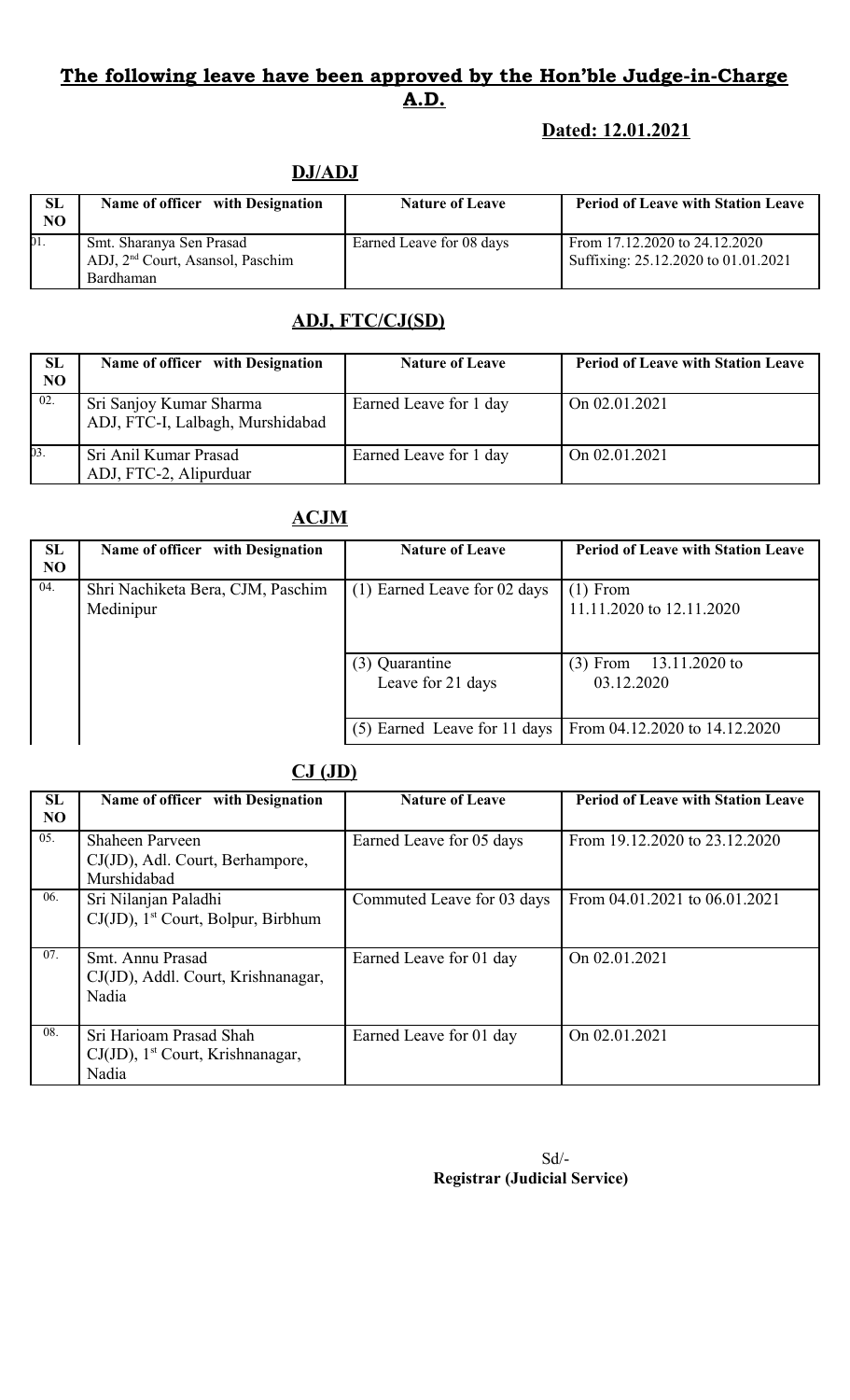### **Dated: 13.01.2021**

### **DJ/ADJ**

| SL<br>N <sub>O</sub> | Name of officer with Designation                                                 | <b>Nature of Leave</b>                      | <b>Period of Leave with Station Leave</b>                        |
|----------------------|----------------------------------------------------------------------------------|---------------------------------------------|------------------------------------------------------------------|
| 01.                  | Sri Anjan Kumar Sengupta<br>ADJ, 2 <sup>nd</sup> Court, Jangipur,<br>Murshidabad | Earned Leave for 01 day                     | On 02.01.2021                                                    |
| 02.                  | Sri Anirban Chowdhury, ADJ, 1st<br>Court, Jalpaiguri                             | Modification of Earned Leave<br>for 11 days | From $14.12.2020$ to $24.12.2020$                                |
| 03.                  | Sri Kallol Kumar Das<br>ADJ, 1 <sup>st</sup> Court, Cooch Behar,<br>(NDPS)       | for 04 days                                 | Modification of Earned Leave   From $05.01.2021$ to $08.01.2021$ |

# **ADJ, FTC/ CJ(SD)**

| SL        | Name of officer with Designation                                                      | <b>Nature of Leave</b>     | <b>Period of Leave with Station Leave</b> |
|-----------|---------------------------------------------------------------------------------------|----------------------------|-------------------------------------------|
| <b>NO</b> |                                                                                       |                            |                                           |
| 04.       | Sri Binay Kumar Prasad, ADJ, FTC-<br>II, Basirhat, $24$ Pgs (N)                       | Earned Leave for 03 days   | From 02.01.2021 to 04.01.2021             |
| 05.       | Sri Pabitra Sen<br>CJ(SD), Kandi, Murshidabad                                         | Earned Leave for 03 days   | From 17.12.2020 to 19.12.2020             |
| 06.       | Sri Guru Das Biswas<br>ADJ, 2 <sup>nd</sup> FTC, Jangipur,<br>Murshidabad             | Commuted Leave for 11 days | From 14.12.2020 to 24.12.2020             |
| 07.       | Sri Animesh Ghosh<br>$CJ(SD)$ , 10 <sup>th</sup> Court, Alipore,<br>South 24 Parganas | Earned Leave for 07 days   | From 02.01.2021 to 08.01.2021             |
| 08.       | Smt. Mou Ghatak Majumdar,<br>CJ (SD), Lalbagh, Murshidabad                            | Earned Leave for 03 days   | From 02.01.2021 to 04.01.2021             |

### **CJM**

| <b>SL</b><br>NO | Name of officer with Designation                                                            | <b>Nature of Leave</b>                          | <b>Period of Leave with Station Leave</b> |
|-----------------|---------------------------------------------------------------------------------------------|-------------------------------------------------|-------------------------------------------|
| 09.             | Sri Raj Kumar Naiya<br>CJM-cum- CJ(JD), North $&$<br>Middle Andaman District,<br>Mayabunder | <b>Extension of Earned Leave</b><br>for 08 days | From 25.12.2020 to 01.01.2021             |
| 10.             | Smt. Chandraprova Chakraborty<br>CJM, Birbhum, Suri                                         | Commuted Leave for 20 days                      | From 19.12.2020 to 07.01.2021             |

### **JM**

| SL | Name of officer with Designation                              | <b>Nature of Leave</b>   | <b>Period of Leave with Station Leave</b> |
|----|---------------------------------------------------------------|--------------------------|-------------------------------------------|
| NO |                                                               |                          |                                           |
|    | Md. Tarik Ferdaus<br>JM, Addl. Court, Lalbagh,<br>Murshidabad | Earned Leave for 04 days | From 04.01.2021 to 07.01.2021             |